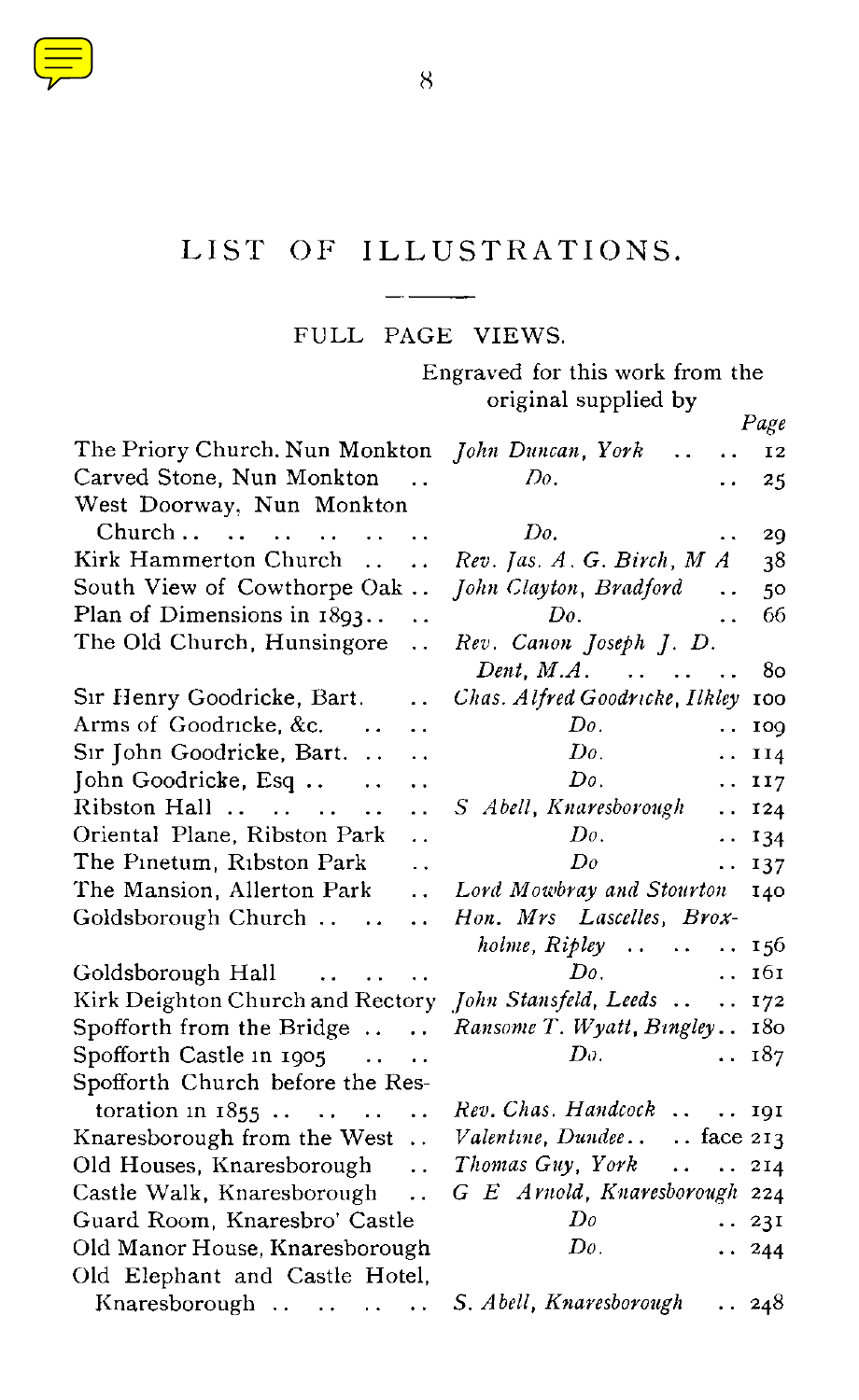|                                                                     | Engraved for this work from the<br>original supplied by | Page         |
|---------------------------------------------------------------------|---------------------------------------------------------|--------------|
| Eugene Aram's School, Knaresbro'                                    | F.C. Galloway, West Bowling 250                         |              |
| Old Vicarage, Knaresborough<br>$\ddot{\phantom{a}}$                 | L. Abbott, Knaresborough<br>$\ddotsc$                   | 252          |
| Market Place, Knaresborough<br>$\ddotsc$                            | G. E. Arnold, Knaresborough 254                         |              |
| Gallon Steps, Knaresborough<br>$\ddot{\phantom{a}}$                 | Dο                                                      | 258          |
| Entrance to St. Robert's Chapel,                                    |                                                         |              |
| Knaresborough                                                       | Rev. Canon W. E. Hancock,                               |              |
|                                                                     | M.A., Knaresborough Vic.                                | 261          |
| On the Nidd, near Dropping Well                                     | Thomas Guy, York<br>$\ddotsc$                           | 270          |
| The Abbey Farm, Knaresborough                                       | S. Abell, Knaresborough<br>$\ddot{\phantom{a}}$         | 275          |
| Low Harrogate in $1796$                                             | F.C.Galloway, West Bowling 292                          |              |
| Sir Henry Slingsby, Kt.<br>$\ddot{\phantom{0}}$                     |                                                         | . 302        |
| Near the High Bridge, Knaresbro'                                    | S Abell Knaresborough                                   | . 312        |
| The Gunpowder Plot Conspirators                                     | British Muscum                                          | 316          |
| Scotton Hall<br>$\mathbf{1}$ , $\mathbf{1}$<br>$\ddot{\phantom{a}}$ | G. E. Arnold, Knaresborough 318                         |              |
| Interior of Scotton Hall<br>$\sim$<br>$\ddotsc$                     | $W$ . $W$ . Collins                                     | . 320        |
| The Old Church, Nidd<br>$\mathbf{L}$<br>$\ddot{\phantom{a}}$        | E Lloyd, Weybridge                                      | . 330        |
| $Sir$ William Ingilby, Kt. $\ldots$<br>$\ddot{\phantom{0}}$         |                                                         | $\cdots$ 342 |
| Hampsthwaite Church<br>$\ddotsc$                                    | Rev Herbert J. Peck, M.A 366                            |              |
| Ancient Cross Slabs found at                                        |                                                         |              |
| Hampsthwaite<br><b>Contractor</b><br>$\ddot{\phantom{0}}$           | Do                                                      | $\cdots$ 374 |
| Birstwith Church<br>$\ddot{\phantom{a}}$                            | Ernest A. Leather<br>$\cdots$                           | $\cdots$ 394 |
| Hardcastle Garth<br>$\ddot{\phantom{a}}$<br>$\ddot{\phantom{a}}$    | Do.                                                     | . . 4I4      |
| Rocking Stones, Brimham<br>$\sim$ $\sim$<br>$\ddot{\phantom{0}}$    | Riley Fortune, Harrogate                                | . 420        |
| Summerbridge<br>$\ddot{\phantom{0}}$<br>$\ddot{\phantom{0}}$        | Ransome T. Wyatt, Bingley 431                           |              |
| Low Hall, Dacre $\dots$ $\dots$<br>$\ddot{\phantom{a}}$             | Ernest A. Leather                                       | $\cdots$ 446 |
| Pateley Bridge<br>$\ddot{\phantom{a}}$<br>$\sim$                    | P.H. Marsden, Pateley Bridge 450                        |              |
| High Street, Pateley Bridge<br>$\ddot{\phantom{0}}$                 | Do.                                                     | 468          |
| Harefield Hall<br>. .                                               | Do.<br>$\ddotsc$                                        | 480          |
| Bewerley Hall<br>$\ddot{\phantom{a}}$                               | Thos. E. Yorke, Bewerley Hall 482                       |              |
| Ancient Homestead, Bewerley<br>$\ddot{\phantom{a}}$                 | P.H. Marsden, Pateley Bridge 486                        |              |
| Old Lead Mines, Merryfield Glen                                     | Do.                                                     | 498          |
| Cutting the first sod at Gowthwaite                                 | Do.                                                     | .522         |
| Middlesmoor Church<br>$\mathbf{1}$ $\mathbf{1}$                     | Do.                                                     | $\cdots$ 542 |
| Lofthouse Foss<br>$\cdots$<br>$\sim$<br>$\ddot{\phantom{0}}$        | $_{Do}$                                                 | $-554$       |
|                                                                     |                                                         |              |

## OTHER ILLUSTRATIONS.

| Cowthorpe Church Tower  Ransome T. Wyatt, Bingley 61         |            |
|--------------------------------------------------------------|------------|
| Cowthorpe Oak, Leaves and Fruit                              | $\cdot$ 70 |
| Goodricke Cipher Chas. A. Goodricke, Ilkley  82              |            |
| The Old Mansion, Allerton Park Lord Mowbray and Stourton 145 |            |